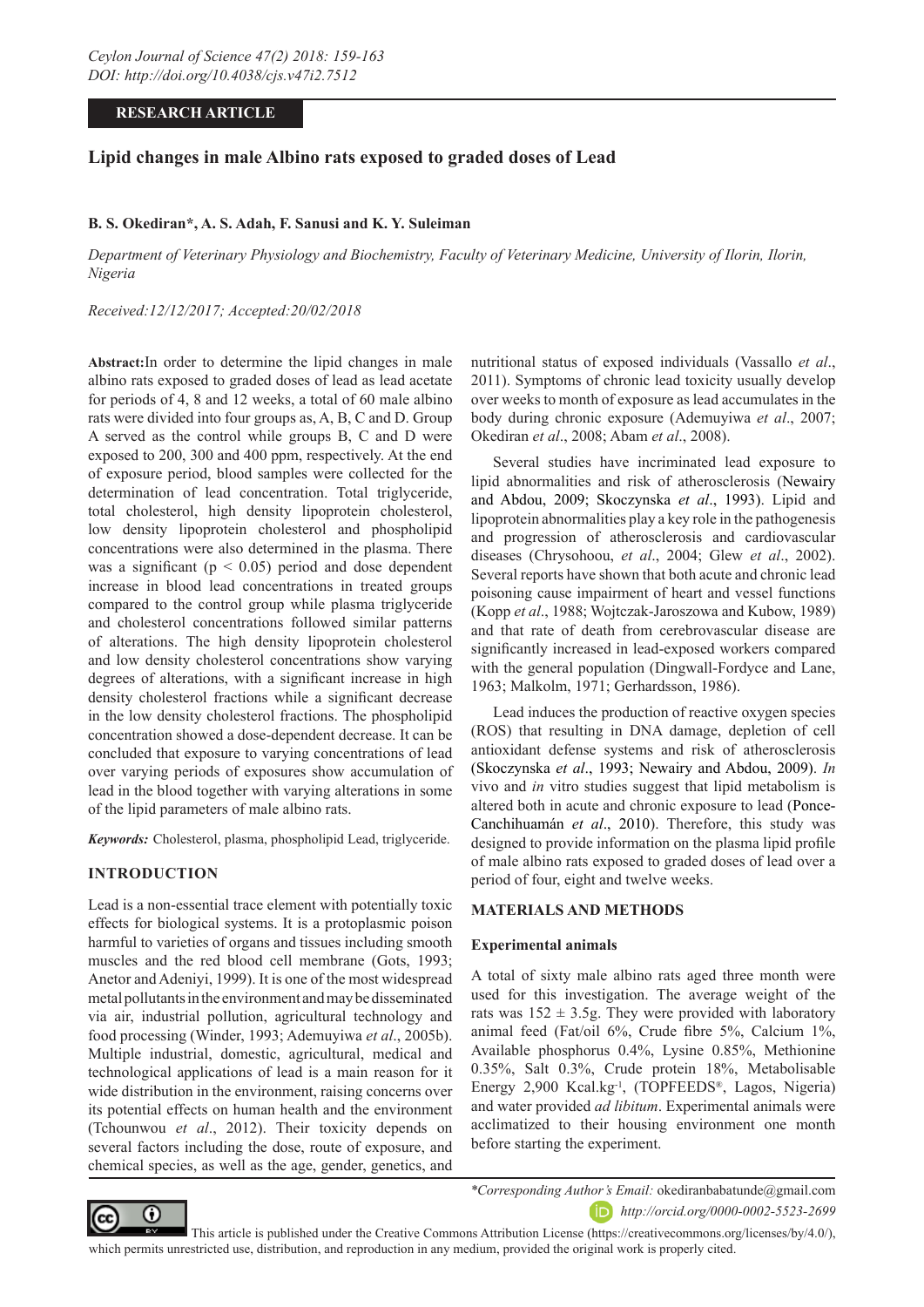### **Ethical consideration**

All experimental protocols carried out on the animals were in accordance with the internationally accepted principles for laboratory animal use and were approved by the Ethics Committee on Laboratory Animal Use of the College of Veterinary Medicine, Federal University of Agriculture, Abeokuta.

### **Administration of lead acetate**

The animals were randomly divided into four groups of fifteen animals per group and treated with lead acetate  $[(CH<sub>3</sub>COO)<sub>2</sub>Pb.3H<sub>2</sub>O, Assay (ex Pb) 99-103%, maximum]$ limits of Impurities, Chloride (Cl) 0.005%, Copper (Cu) 0.002%] (Cartivalues, England) orally as the source of lead. The treatments included Group A: only distilled water (the control), Group B: 200 ppm of lead as lead acetate, Group C: 300 ppm of lead as lead acetate and Group D: 400 ppm of lead as lead acetate.

### **Collection of blood samples**

At the end of four, eight and twelve weeks of lead acetate treatment, five rats were randomly selected from each group, blood samples were collected via the ocular *median canthus* using heparinized capillary tubes into heparinized tubes. Plasma was separated from whole blood samples as described by Schalm *et al*., (1975).

### **Blood lead determination**

Lead was analyzed in whole blood using atomic absorption spectrometry (Buck Scientific AAS model 200, Connecticut, USA).

### **Determination of biochemical parameters**

The blood samples were centrifuged at 4000 rpm for 10 minutes to separate the plasma from the blood cells. The plasma was then removed and stored in Eppendorf tubes for further analyses at 4°C.

The following biochemical parameters were determined in fresh plasma samples. Plasma cholesterol and triglyceride concentrations were determined spectrophotometrically according to the methods of Allain *et al*., (1974) and Sesin *et al*., (1972) as described in Randox® biochemical kit for cholesterol and triglyceride determination respectively. The high-density lipoprotein (HDL) plasma fraction was isolated by the method of Gidez *et al*., (1982) after

precipitating very low density lipoproteins (VLDL) and low density lipoproteins (LDL) with heparin-manganese chloride solution. The high density lipoprotein cholesterol (HDL-cholesterol) concentration was then determined as described by Allain *et al*., (1974) using Randox® biochemical kit for cholesterol. The low-density lipoprotein cholesterol (LDL-cholesterol) and phospholipids were determined as described by Allain *et al*., (1974) and Stewart, (1979) respectively, after plasma lipids were extracted using chloroform-methanol mixture (2:1, v/v) as described by Folch *et al*., (1957).

## **Statistical analysis**

Values were expressed as mean  $\pm$  Standard Error of mean (SEM). The level of homogeneity among the groups was tested using Analysis of Variance (ANOVA). Where heterogeneity occurred, the groups were separated using Duncan Multiple Range Test (DMRT). All analyses were done using Statistical Package for Social Sciences (SPSS) version 11.

# **RESULTS**

The mean blood lead concentrations of male albino rats treated with graded doses of lead for a period of four, eight and twelve weeks were given in Table 1. There were significant ( $p < 0.05$ ) and dose dependent increases in blood lead concentrations over varying periods of exposures compared with the control group.

Table 2 shows the plasma cholesterol and triglyceride concentrations of male albino rats treated with graded doses of lead for a period of four, eight and twelve weeks. There were significant increases ( $p < 0.05$ ) in both plasma cholesterol and triglyceride concentrations at higher doses of lead treatment in comparison with the control group.

Table 3 shows the mean plasma high density lipoprotein and low density lipoprotein cholesterol concentrations of male Albino rats treated with graded doses of lead for a period of four, eight and twelve weeks. The high density lipoprotein cholesterol shows a significant ( $p < 0.05$ ) increase in concentrations over the treatment period while plasma low density lipoprotein cholesterol depicts a significant decrease in concentrations.

Table 4 shows the mean plasma phospholipid concentrations of male Albino rats treated with graded doses of lead for a period of four, eight and twelve weeks. There were significant decreases in plasma phospholipid

**Table 1:** The mean blood lead concentrations of male Albino rats treated with graded doses of lead for a period of four, eight and twelve weeks.

| <b>Groups</b> | Blood lead concentration $(\mu g/dl)$ |                               |                              |  |  |  |
|---------------|---------------------------------------|-------------------------------|------------------------------|--|--|--|
|               | 4 weeks                               | 8 weeks                       | 12 weeks                     |  |  |  |
| Control       | $2.15 \pm 0.06^{\circ}$               | $4.31 \pm 0.14^a$             | $6.41 \pm 0.24$ <sup>a</sup> |  |  |  |
| $200$ ppm     | $12.36 \pm 1.14^b$                    | $28.35 \pm 1.57^{\circ}$      | $39.39 \pm 2.92^b$           |  |  |  |
| $300$ ppm     | $13.16 \pm 1.00^b$                    | $29.64 \pm 1.86^b$            | 43.60 $\pm 2.77^{\rm b}$     |  |  |  |
| $400$ ppm     | $19.76 \pm 0.47$ °                    | $39.82 \pm 1.14$ <sup>c</sup> | $63.50 \pm 1.65$ °           |  |  |  |

Values are mean  $\pm$  SEM. Values within the same column with different superscripts are significantly different at  $p$ <0.05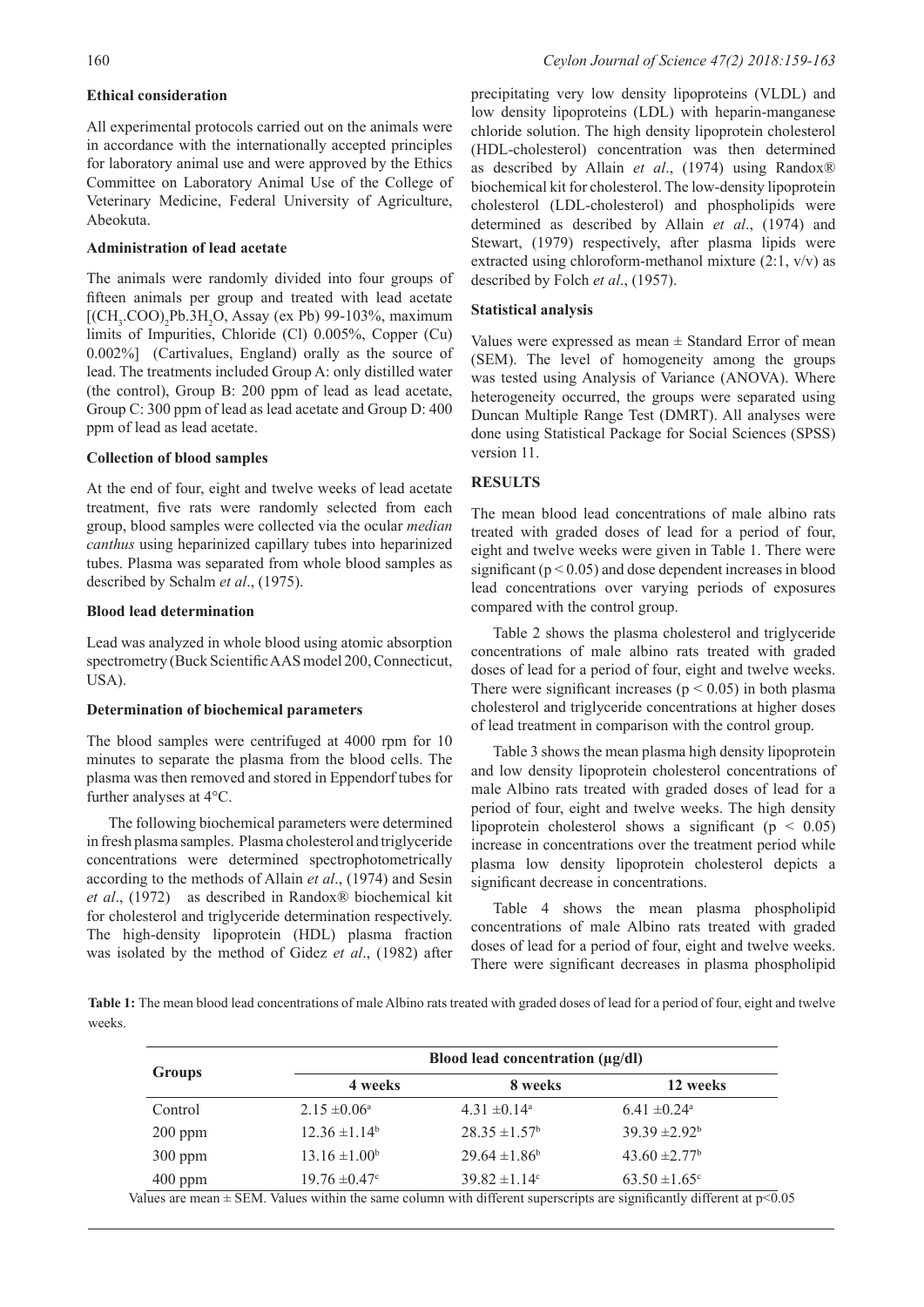# *B. S. Okediran et al.* 161

| period of four, eight and twelve weeks. |  |  |                                           |  |  |                                           |  |
|-----------------------------------------|--|--|-------------------------------------------|--|--|-------------------------------------------|--|
|                                         |  |  | Plasma cholesterol concentrations (mg/dl) |  |  | Plasma triglyceride concentrations(mg/dl) |  |
| <b>Groups</b>                           |  |  |                                           |  |  |                                           |  |

**Table 2:** The mean plasma cholesterol and triglyceride concentrations of male Albino rats treated with graded doses of lead for a

|               |                                                              | Trasma choicsicrof concentrations (mg/uf) |                                                             | The magnetic concentrations ing/ ur)                        |                               |                               |  |
|---------------|--------------------------------------------------------------|-------------------------------------------|-------------------------------------------------------------|-------------------------------------------------------------|-------------------------------|-------------------------------|--|
| <b>Groups</b> | 4 weeks                                                      | 8 weeks                                   | 12 weeks                                                    | 4 weeks                                                     | 8 weeks                       | 12 weeks                      |  |
| Control       | $68.88 \pm 2.56^{\circ}$                                     | $65.58 \pm 3.40^{\circ}$                  | $64.19 \pm 7.14$ <sup>a</sup> 34.55 $\pm$ 2.17 <sup>a</sup> |                                                             | $32.23 \pm 1.90^{\circ}$      | $30.46 \pm 1.35^{\circ}$      |  |
| $200$ ppm     | $73.06 \pm 12.87$ <sup>a</sup> $77.56 \pm 5.47$ <sup>a</sup> |                                           | $82.25 \pm 4.21^{\circ}$ $43.30 \pm 5.19^{\circ}$           |                                                             | $52.74 \pm 1.32^b$            | $62.58 \pm 1.24$ <sup>b</sup> |  |
| $300$ ppm     | $78.68 \pm 16.65^{\text{a}}$ $83.68 \pm 4.64^{\text{b}}$     |                                           |                                                             | $98.02 \pm 5.33^{\mathrm{b}}$ 54.12 $\pm 4.62^{\mathrm{b}}$ | $62.72\pm0.89^{\mathrm{b}}$   | $77.91 \pm 1.90^{\mathrm{b}}$ |  |
| $400$ ppm     | $84.69 \pm 13.03^b$ $88.20 \pm 1.89^b$                       |                                           |                                                             | 98.19 $\pm$ 4.47 <sup>b</sup> 68.94 $\pm$ 2.53 <sup>b</sup> | $73.84 \pm 1.07^{\mathrm{b}}$ | $88.02 \pm 1.30^{\mathrm{b}}$ |  |

Values are mean ±SEM. Values within the same column with different superscripts are significantly different at p<0.05

**Table 3:** The mean plasma high density lipoprotein and low density lipoprotein cholesterol concentrations of male Albino rats treated with graded doses of lead for a period of four, eight and twelve weeks.

| Groups    |                               | High density lipoprotein cholesterol<br>concentrations (mg/dl) |                                | Low density lipoprotein cholesterol<br>concentrations (mg/dl) |                               |                               |  |
|-----------|-------------------------------|----------------------------------------------------------------|--------------------------------|---------------------------------------------------------------|-------------------------------|-------------------------------|--|
|           | 4 weeks                       | 8 weeks                                                        | 12 weeks                       | 4 weeks                                                       | 8 weeks                       | 12 weeks                      |  |
| Control   | $27.80 \pm 2.32$ <sup>a</sup> | $30.67 \pm 3.10^{\text{a}}$                                    | $32.21 \pm 1.20$ <sup>a</sup>  | $20.83 \pm 1.37$ <sup>b</sup>                                 | $22.72 \pm 1.12^{\mathrm{b}}$ | $21.68 \pm 1.15^{b}$          |  |
| $200$ ppm | $34.69 \pm 2.79$ <sup>a</sup> | $44.23 \pm 3.04^b$                                             | $54.57 \pm 13.09^{\mathrm{b}}$ | $14.43 \pm 2.10^{\text{a}}$                                   | $12.37 \pm 1.01^a$            | $11.30 \pm 1.01^a$            |  |
| 300ppm    | 44.06 $\pm$ 1.02 <sup>b</sup> | 47.05 $\pm$ 1.63 <sup>b</sup>                                  | $59.60 \pm 2.47$ <sup>b</sup>  | $11.26 \pm 3.03$ <sup>a</sup>                                 | $10.33 \pm 1.02$ <sup>a</sup> | $10.45 \pm 1.03^{\circ}$      |  |
| 400ppm    | $56.58 \pm 1.24^{\mathrm{b}}$ | 53.54 $\pm$ 2.95 <sup>b</sup>                                  | $62.35 \pm 2.58$ <sup>b</sup>  | $10.35 \pm 2.03$ <sup>a</sup>                                 | $9.42 \pm 1.03$ <sup>a</sup>  | $10.25 \pm 1.01$ <sup>a</sup> |  |

Values are mean±SEM. Values within the same column with different superscripts are significantly different at p<0.05

**Table 4:** The mean plasma phospholipid concentrations of male Albino rats treated with graded doses of lead for a period of four, eight and twelve weeks.

|               | Plasma phospholipid concentrations (mg/dl) |                                |                                |  |  |  |  |  |
|---------------|--------------------------------------------|--------------------------------|--------------------------------|--|--|--|--|--|
| <b>Groups</b> | 4 weeks                                    | 8 weeks                        | 12 weeks                       |  |  |  |  |  |
| Control       | $69.85 \pm 3.31$ <sup>a</sup>              | $66.85 \pm 10.38$ <sup>a</sup> | $62.09 \pm 10.27$ <sup>a</sup> |  |  |  |  |  |
| $200$ ppm     | $43.50 \pm 4.22^b$                         | $55.37 \pm 13.19^{\mathrm{b}}$ | $35.62 \pm 11.49^{\mathrm{b}}$ |  |  |  |  |  |
| 300ppm        | $35.64 \pm 4.72^b$                         | $45.49 \pm 6.00^{\mathrm{b}}$  | $30.22 \pm 12.54$ <sup>b</sup> |  |  |  |  |  |
| $400$ ppm     | $29.08 \pm 4.91$ <sup>b</sup>              | $40.83 \pm 8.20^{\mathrm{b}}$  | $29.79 \pm 5.19v$              |  |  |  |  |  |

Values are mean ±SEM. Values within the same column with different superscripts are significantly different at p<0.05

concentrations compared with the control groups.

### **DISCUSSION**

Lead is a persistent metal commonly present in our living environment. Multiple industrial, domestic, agricultural, medical and technological applications have led to the wide distribution of lead residues in the environment, raising concerns over their potential effects on human health and the environment. Lead toxicity depends on several factors including the dose, route of exposure and chemical species as well as the age, gender, genetics and nutritional status of the exposed individuals (Vassallo *et al*., 2011). Blood or blood constituents are the best indicators of internal exposure of an individual to lead. The result in table 1 shows an increase in the blood lead concentrations which was consistent with earlier findings of Moussa and Bashandy (2008), Okediran *et al*., (2017) who reported that absorbed lead following oral ingestion is carried *via* blood to soft tissues and 95 % of blood lead is transported in erythrocyte as lead diphosphate. Therefore, accumulation of lead in the body could lead to destructive impacts in haematic, gastrointestinal and renal system (Correia *et al*., 2000).

Several studies have incriminated lead exposure to lipid abnormalities and risk of atherosclerosis (Skoczynska *et al*., 1993; Newairy and Abdou, 2009). Dyslipidaemia is defined as elevated total cholesterol, low density lipoprotein cholesterol (LDL-cholesterol), or triglycerides; decreased high-density lipoprotein cholesterol (HDL-cholesterol), or combination of these abnormalities (Well *et al*., 2009). Cholesterol is an essential part of every cell in the body, it is necessary for formation of new cells and for older cells to repair themselves after injury. It is also used by the adrenal glands in the synthesis of some hormones, such as cortisol, by the testicles to form testosterone, and by the ovaries to form estrogen and progesterone (Jefcoate *et al*., 1992). The high cholesterol level in plasma may be due to increased uptake of exogenous cholesterol and subsequent deposition and decreased cholesterol catabolism. Lead induced development of hypercholesterolemia involves the activation of cholesterol biosynthetic enzymes (i.e3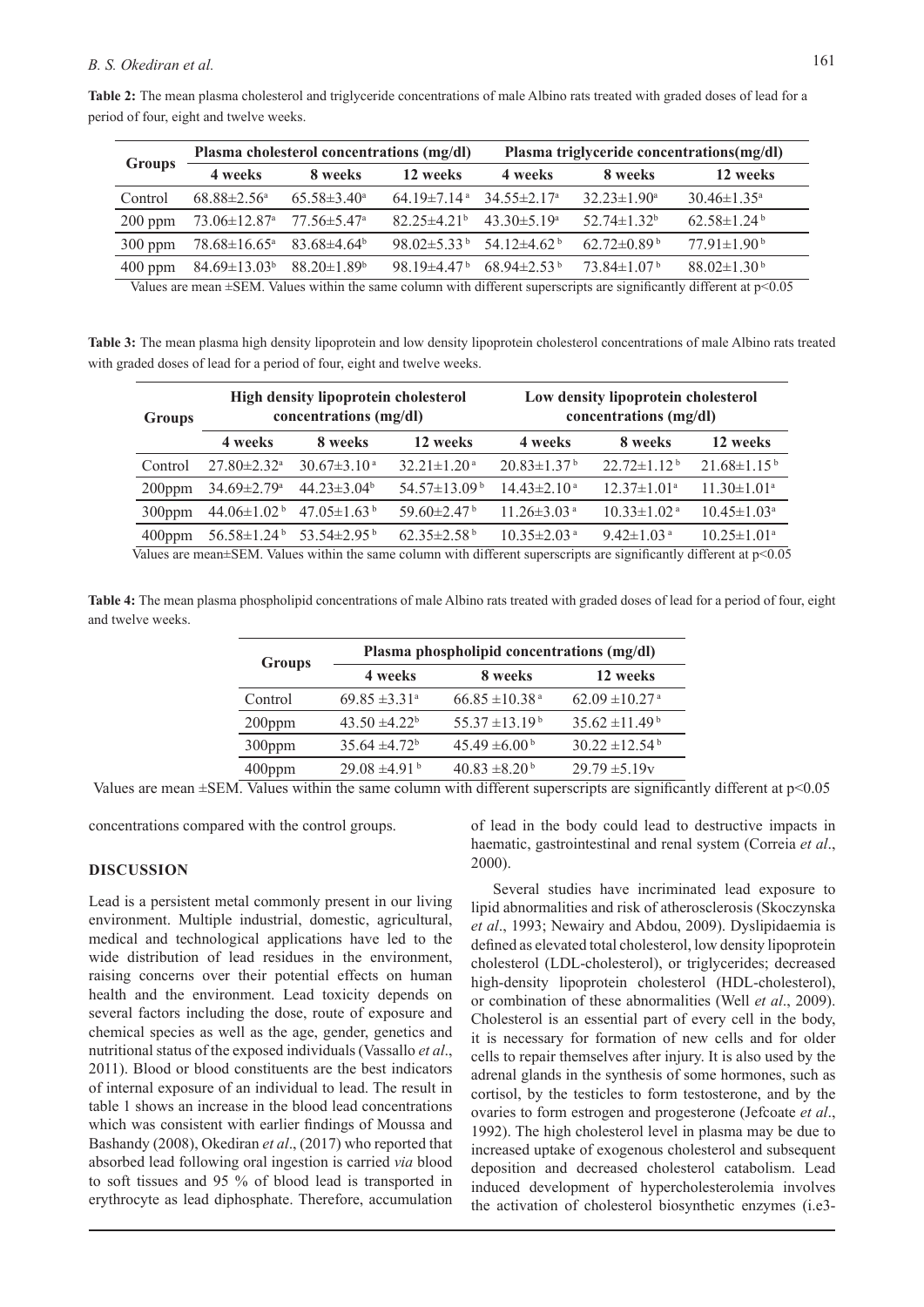hydroxy-3-methylglutaryl-CoA reductase, farnesyl diphosphate synthase and squalene synthase, CYP51) and the simultaneous suppression of cholesterol catabolic enzymes such as 7-alpha hydroxylase (Kojima *et al*., 2002).

The result of this study shows an increase in both total plasma cholesterol and triglycerides. Similar findings have been reported for lead exposure by Peters *et al*. (2012) whereas Cocco *et al*., (1991) indicated that lead induced a remarkable decrease in total cholesterol. However, another study of occupational lead exposure found a positive correlation between blood lead and total cholesterol (Ademuyiwa *et al*., 2005), also low doses of lead were associated with a decrease in total cholesterol and an increase in triglyceride concentration (Skoczynska *et al*., 1993). The findings of Shyam *et al*., (2012) indicated that exposure to lead alters the metabolism of cholesterol and thus increases the risk of cardiovascular disease and atherosclerosis in lead exposed subjects with an increase in total cholesterol, LDL- cholesterol and ratio of LDL to HDL- cholesterol and decrease in HDL. The association between lead exposure and high plasma lipid levels is biologically plausible and could be due to either increased synthesis or to impaired feedback inhibition (Newairy and Abdou, 2009).

Our results show an increase in high density lipoprotein cholesterol (HDL-cholesterol) and decrease in low density lipoprotein cholesterol (LDL-cholesterol). Several studies have shown that lead exposure induces alterationa (Gatagonova, 1994; Kirkby and Gyntelberg, 1995) or no changes (Cocco *et al*., 1995; Osterode, 1996) in serum lipid profiles. The elevation of HDL-cholesterol in the lead exposed group compared to the control group demonstrated either increase in the hepatic cell biosynthesis of cholesterol or decrease in the hepatic reuptake of the molecules from the circulation by a receptor mediated endocytosis (Tietz, 1999). There are some evidences about the positive effects of lead on the activity of enzymes regulating the biosynthesis of cholesterol in lead exposure also resulted in enhanced hepatic cholesterogenesis and hypertriglyceridemia (Ademuyiwa *et al*.,2009). Serum lead level is positively associated with the levels of serum cholesterol, HDL-cholesterol and LDL-cholesterol, the oxidative stress generated by the exposure to lead acetate may cause a defect in the receptor and decrease the reuptake of these molecules causing a high level of them. HDL molecules which indicate the cholesterol transport from the peripheral tissues to the liver for more metabolism and excretion as bile acids (Kwiterovich, 2000), the reduction of the biosynthesis of this molecule by hepatocytes is triggered by low intracellular cholesterol level (Tietz, 1999). In the present study the increased HDL-cholesterol in lead exposed group may be attributed to a defect in the intrahepatic cholesterol metabolism while reduced LDLcholesterol could be a result of activation of endogenous antioxidant enzymes overwhelming the reactive oxygen species that might have caused lipid peroxidation (Shalan *et al.,* 2005).

Lead has being reported to induce lipid peroxidation most especially when the antioxidants were overwhelmed. Also, binding of lead to phosphatidylcholine in the cell membrane of red blood cells, lead to reduction of phospholipid levels (Patrick, 2006). Decreased phospholipid concentrations were observed in the lead exposed groups compared to the control. This may be due to ability of lead acting as a prooxidant thereby generating free radicals leading to peroxidation of plasma and membrane lipids.

## **CONCLUSIONS**

Our findings revealed that the exposure to lead resulted in accumulation in blood, thus predisposing varying degrees of alterations in the lipid metabolism in male albino rats.

# **REFERENCES**

- Ademuyiwa, O., Ugbaja, R.N., Ojo, D.A., Owoigbe, A.O. and Adeokun, S.E. (2005b). Reversal of aminolevulinic acid dehydratase (ALAD) inhibition and reduction of erythrocyte protoporphyrin levels by vitamin C in occupational lead exposure in Abeokuta, Nigeria. *Environmental Toxicology and Pharmacology* **20**: 404- 411.
- Ademuyiwa, O., Ugbaja, R.N., Idumebor, F. and Adebawo, O. (2005). Plasma lipid profiles and risk of cardiovascular disease in occupational lead exposure in Abeokuta, Nigeria. *Lipids in Health and Diseases* **4**:19-23.
- Adeniyi, F.A.A. and Anetor, J.I. (1999). Lead-poisoning in two Eastern States of Nigeria an indication of the real size of the problem. *Africa Journal of Medical Sciences* **28**: 107-112.
- Chrysohoou, C., Panagiotakos, D.B., Pitsavos, C., Kosma, K., Barbetseas, J., Karagiorga, M., Ladi, I and Stefanadis, C. (2004). Distribution of serum lipids and lipoproteins in patients with beta thalassaemia major; an epidemiological study in young adults from Greece. *Lipids in Health and Diseases* **3**:30-35.
- Cocco, P.L., Cocco, E., Anni, M.S., Flore, C., Melis, A. and Salis, S. (1991). Occupational exposure to lead and blood cholesterol in glucose-6-phosphate dehydrogenase deficient and normal subjects. *Research Communications and Chem-Pharmacology* **72**(1):81- 95.
- Correia, P.R.M., Oliveira, E. and Oliveira, P.V. (2000). Simultaneous determination of Cd and Pb in foodstuffs by electro-thermal atomic absorption spectrometry. *Annal Chim. Acta* **405**(1-2): 205-211.
- Dingwall-Fordyce, I. and Lane, R.E. (1963). A follow-up study of lead workers. *British Journal of Industrial Medicine* **20**:313-315.
- Gatagonova, T.M. (1994). Characteristics of the serum lipids in workers of lead industry*. Medical Journal*  **12**:17-21.
- Gerhardsson, M., Rozenqvist, U., Ahlbom, A. and Carlson, L.A. (1986). Serum cholesterol and cancer-a retrospective case-control study. *International Journal of Epidemiology* **15**: 155-159.
- Glew, R.H., Kassam, H.A., Bhanji, R.A., Okorodudu, A. and VanderJagt, D.J. (2002). Serum lipid profiles and risk of cardiovascular disease in three different male